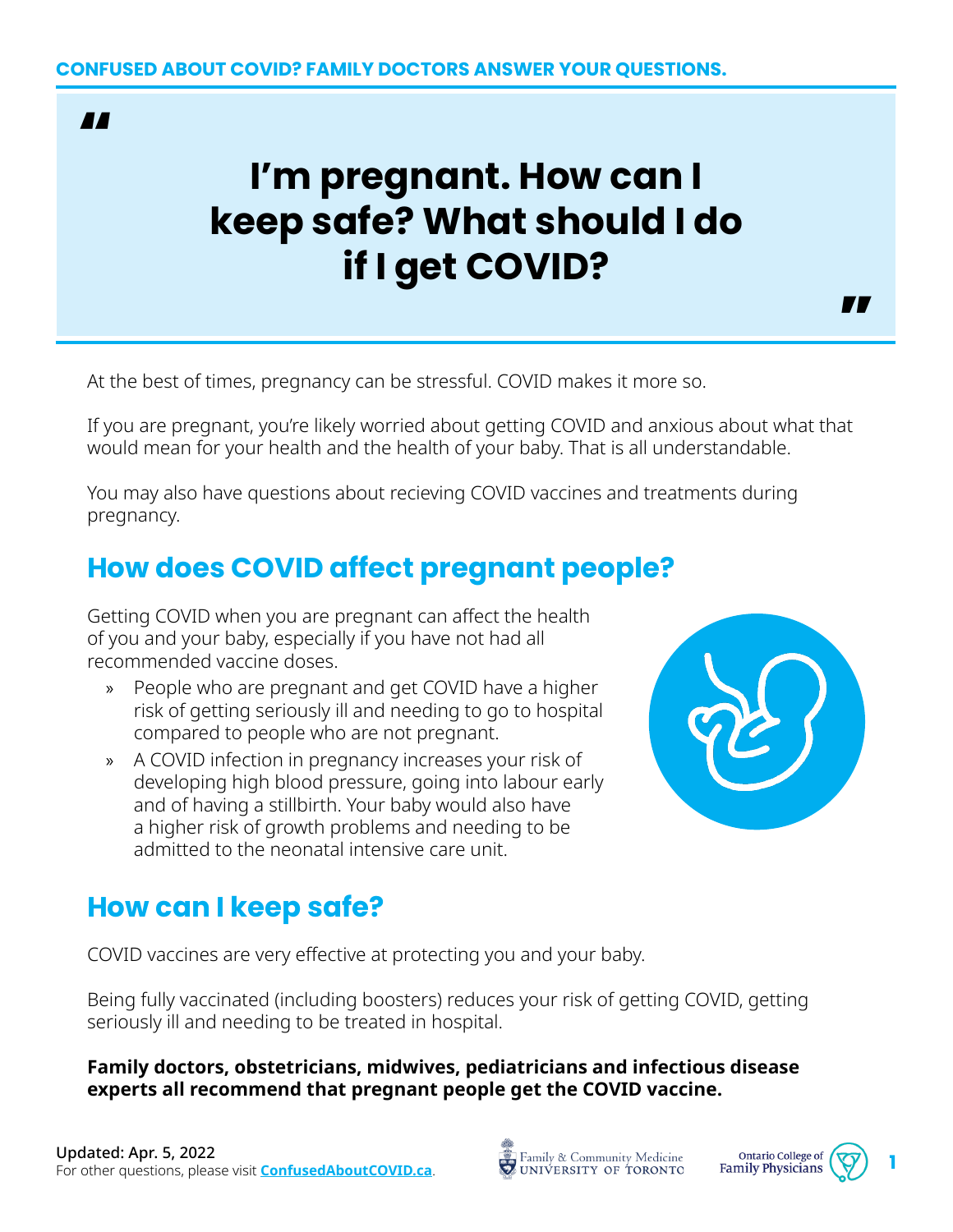For more information on vaccines in pregnancy, visit **[pcmch.on.ca/covid-19-resources/](https://www.pcmch.on.ca/covid-19-resources/)**.

**While COVID continues to be common in Ontario, there are things you can do to keep yourself and your baby safe.** Limit indoor gathering with people outside your household. If indoors with people you don't live with, wear a well-fitted mask, keep a physical distance, wash your hands and make sure there is good ventilation.

### **Do I still need the vaccine if I already had COVID?**

Yes. If you are pregnant and COVID positive, you should still be vaccinated. Being infected by COVID provides some protection to you and your baby, but it is unclear how long that protection lasts.

If you get vaccinated after recovering from COVID, research has proven that you will be better protected for a longer period of time than someone who had a COVID infection but no vaccine. Your baby will benefit from a longer period of protection against COVID if you get all recommended vaccine doses.



It is safe to be vaccinated as soon as your symptoms have gone away which will give you immediate protection. To get even

stronger and longer-lasting protection, experts recommend waiting 8 weeks after a COVID infection to get dose 1 or dose 2 of a COVID vaccine. Experts recommend waiting at least 12 weeks after a COVID infection to get a booster dose.

# **What do I do if I get COVID?**

If you are pregnant and think you have COVID, tell your pregnancy care provider — your family doctor, midwife, or obstetrician. Let your care provider know if you have not had all recommended COVID vaccine doses. They will help decide if medications are needed or if you and your baby need to be assessed. You might need to have ultrasounds more often to keep a closer eye on your pregnancy and baby.

# **How will I know if I have COVID?**

You can assume you have COVID if you have symptoms of COVID or a positive Rapid Antigen Test (RAT). In Ontario, **people who are pregnant can have a PCR (Polymerase Chain Reaction) test to confirm a diagnosis of COVID.**

To find out where you can get a COVID PCR test visit: **[https://covid-19.ontario.ca/](https://covid-19.ontario.ca/assessment-centre-locations/) [assessment-centre-locations/](https://covid-19.ontario.ca/assessment-centre-locations/)**



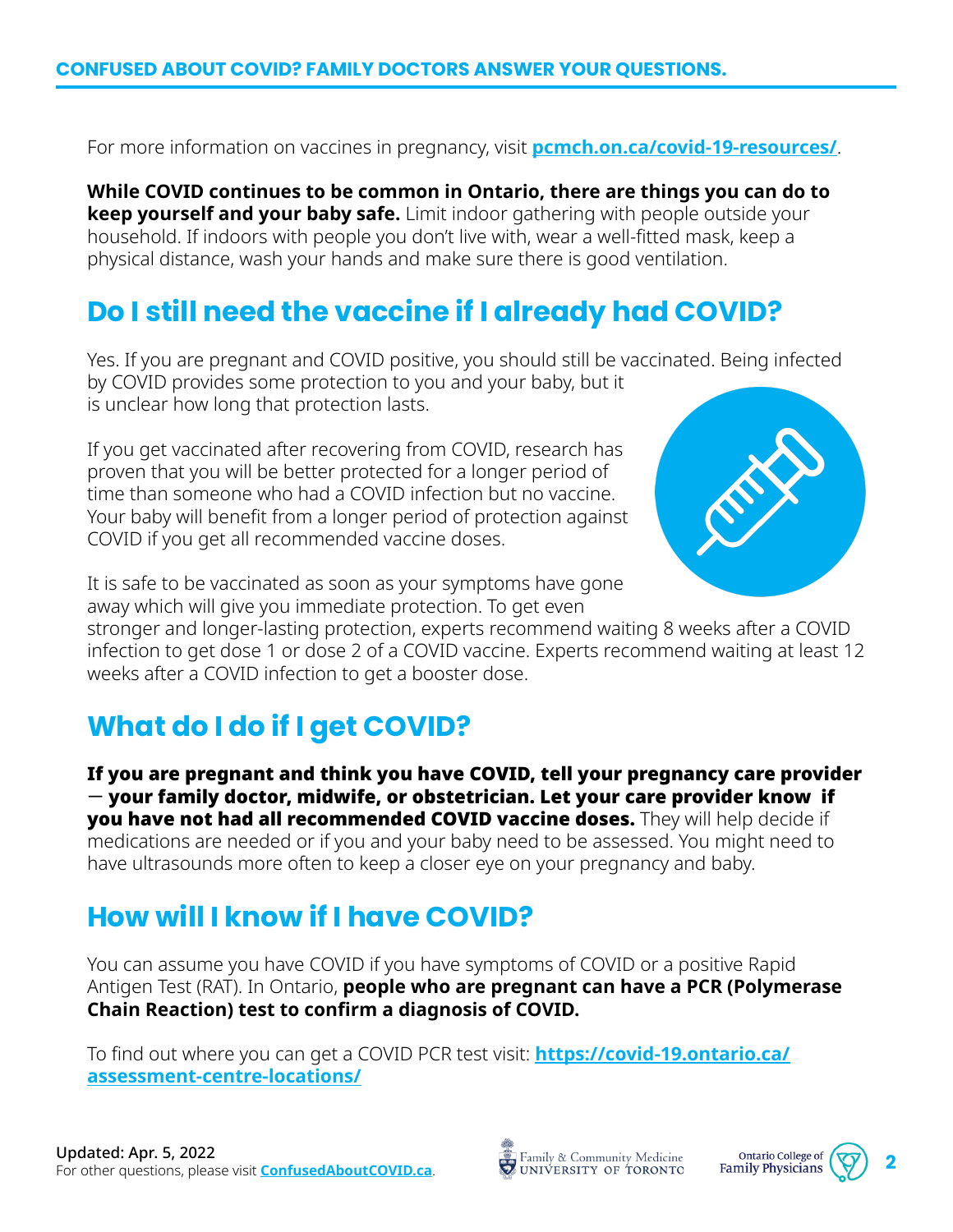

**If you have COVID symptoms, you must self-isolate.** Learn more here: **[rebrand.ly/Feeling-Unwell](http://rebrand.ly/Feeling-Unwell)**.

#### **How do I take care of myself and my baby if I have COVID?**

Most pregnant people who have COVID will be able to recover at home:

- ✓ Rest and drink plenty of fluids
- ✓ Use Acetaminophen (Tylenol) to treat fever, headaches or muscle aches. Acetaminophen is safe to use in pregnancy and will not harm your baby
- ✓ If you are in your 3rd trimester (more than 6-months pregnant), pay close attention to how often your baby moves. Watch for signs of early labour

If you have not had any doses of a COVID vaccine, COVID treatments are available and recommended:

✓ Call your family doctor or pregnancy care provider right away for advice about medications for COVID.

Call and ask to speak to your family doctor or pregnancy care provider urgently if you:

- ✓ Feel light-headed and dehydrated (for example, if ongoing vomiting or diarrhea make you extremely thirsty and/or you are producing less urine than usual)
- ✓ Feel so tired you are finding it hard to care for yourself
- ✓ Have difficulty breathing when you are just doing your usual activities
- ✓ Start to recover then get worse again
- ✓ Cannot access food or other essential supports while self-isolating
- ✓ Are struggling with your mental well-being
- ✓ Notice your baby has stopped moving, if you start to have labour pains or if your water breaks